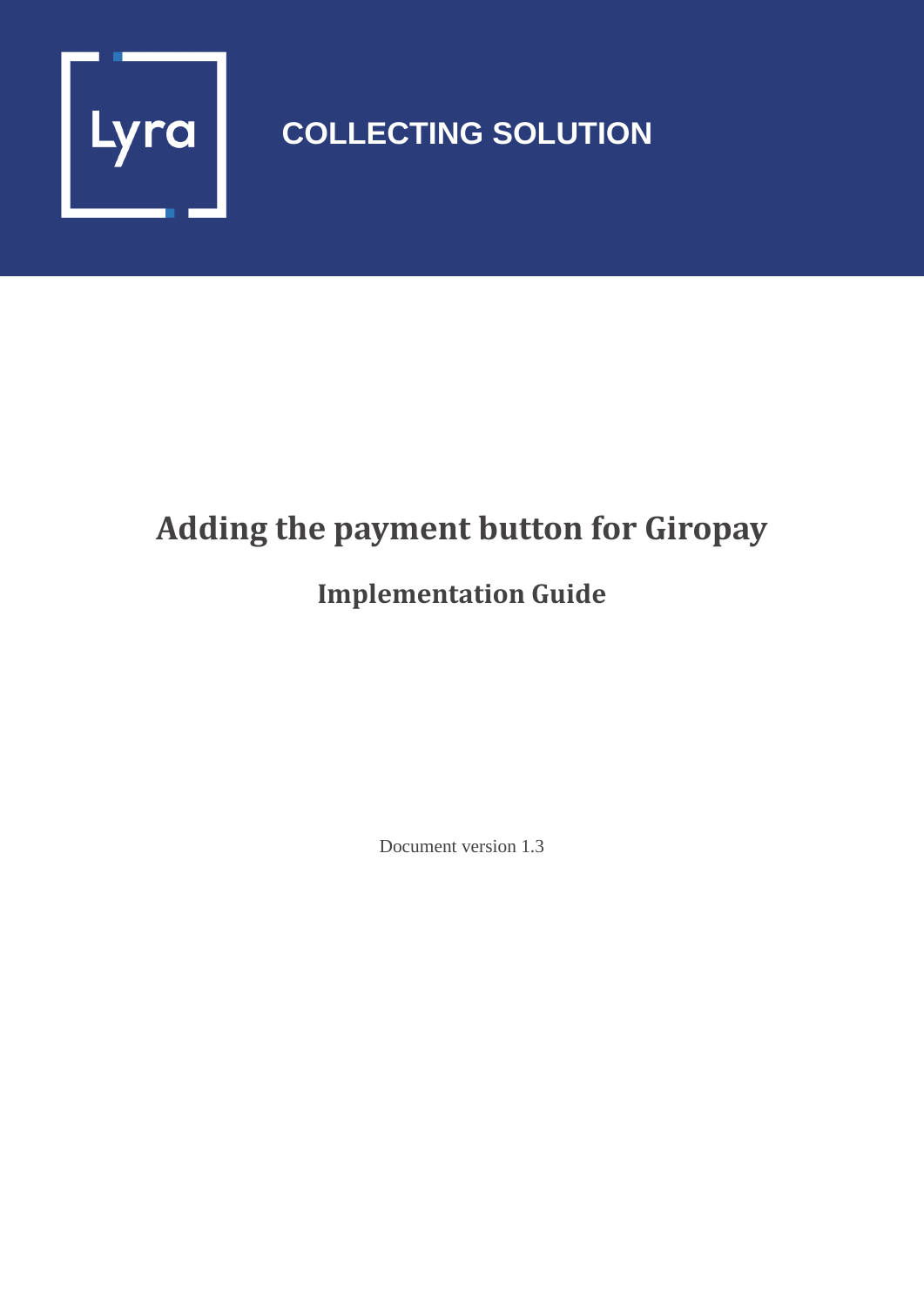### **Contents**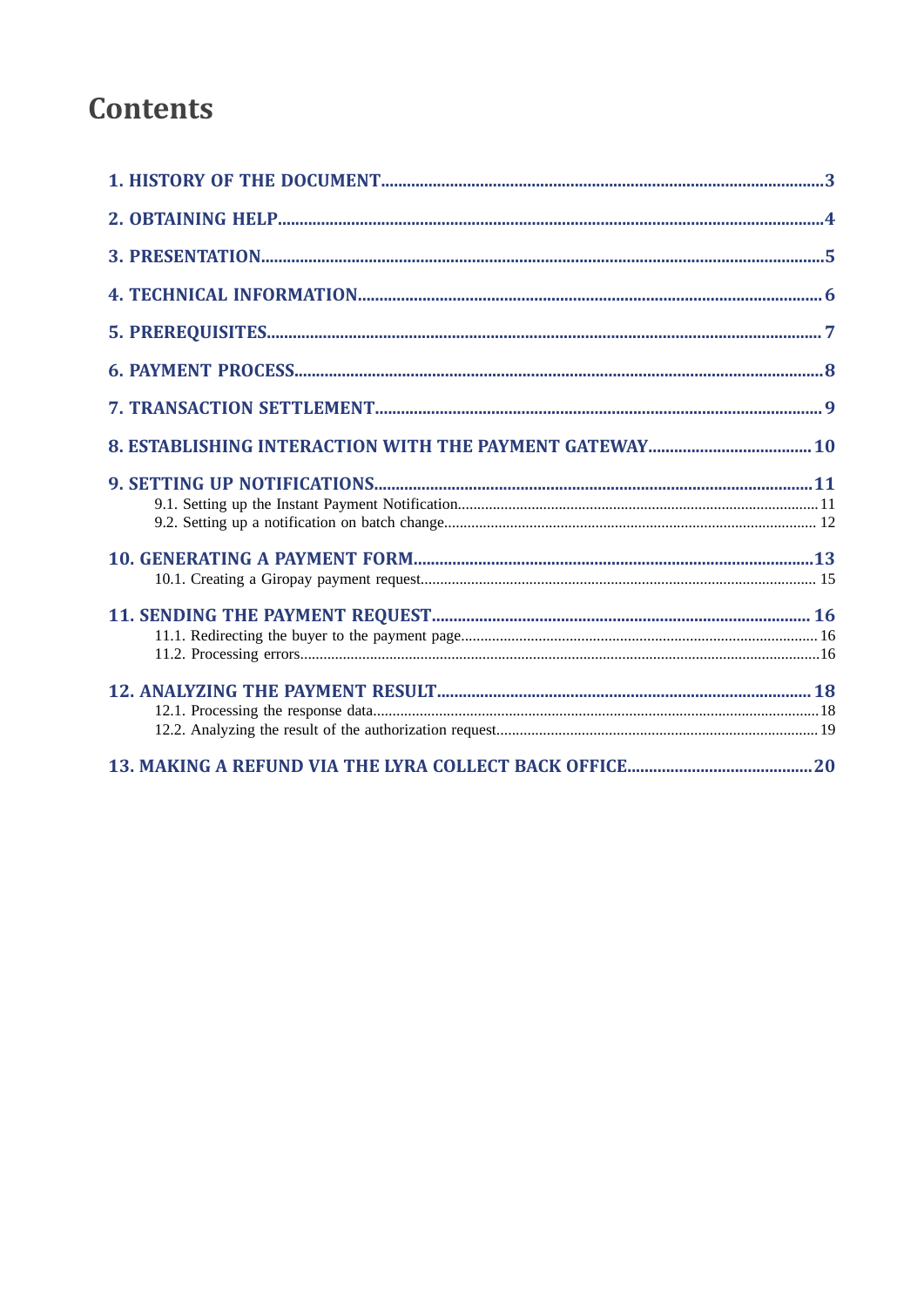## <span id="page-2-0"></span>**1. HISTORY OF THE DOCUMENT**

| <b>Version</b> | <b>Author</b> | <b>Date</b> | <b>Comment</b>                                                                                                                                          |
|----------------|---------------|-------------|---------------------------------------------------------------------------------------------------------------------------------------------------------|
| 1.3            | Lyra Collect  | 11/2/2020   | Update of error codes in the Processing errors chapter.<br>٠<br>Update of the Technical information chapter.<br>٠<br>Update of the refund process.<br>٠ |
| 1.2            | Lyra Collect  | 1/24/2020   | Update of the CAPTURED status description.<br>٠<br>Update of additional information.<br>٠<br>Integration by iframe not supported.<br>٠                  |
| 1.1            | Lyra Collect  | 9/30/2019   | Update of available operations.                                                                                                                         |
| 1.0            | Lyra Collect  | 9/19/2019   | Initial version                                                                                                                                         |

This document and its contents are confidential. It is not legally binding. Any reproduction and / or distribution of all or part of this document or its content to a third party is strictly prohibited or subject to prior written authorization from Lyra Collect. All rights reserved.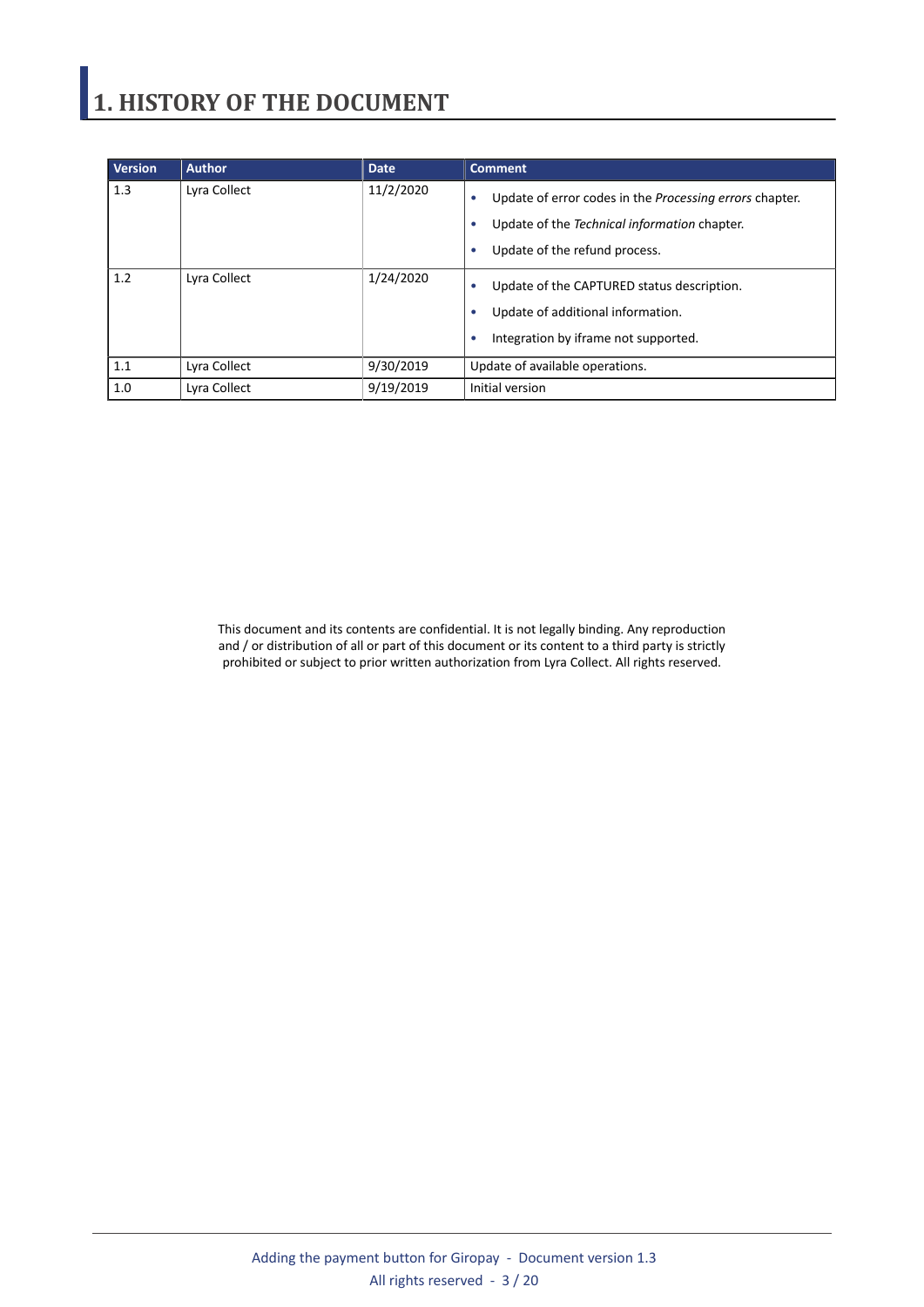### <span id="page-3-0"></span>**2. OBTAINING HELP**

Looking for help? Check our FAQ on our website

*<https://docs.lyra.com/en/collect/faq/sitemap.html>*

If you have any technical questions or need assistance, our tech support is available

from Monday to Friday from 9 a.m. to 6 p.m.

by phone at:



by e-mail : *[support-ecommerce@lyra-collect.com](mailto:support-ecommerce@lyra-collect.com)*

and via your Expert Back Office, **Help** > **Contact support**

To facilitate the processing of your demands, you will be asked to communicate your shop ID (an 8-digit number) .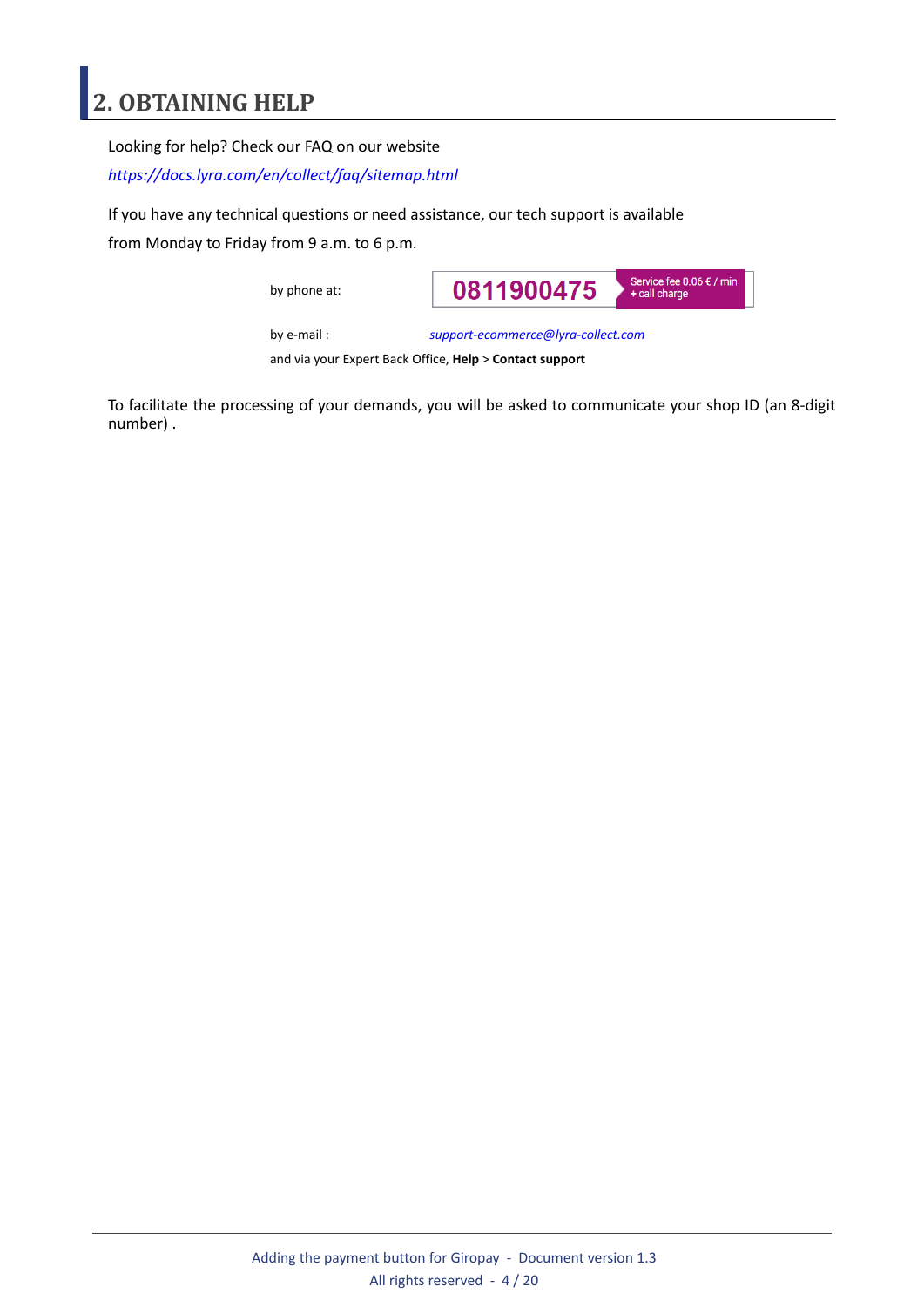## <span id="page-4-0"></span>**3. PRESENTATION**



Giropay is one of the most frequently used payment method in Germany. Based on wire transfer, it allows the buyer to be redirected to the secure payment site of his/her bank and thus to transfer the amount to pay to the merchant's account. The merchant receives a real-time confirmation of payment, allowing him to ship the order more quickly.

|                 | <b>Supported currencies</b>      |                | EUR                                                                                                                                               |
|-----------------|----------------------------------|----------------|---------------------------------------------------------------------------------------------------------------------------------------------------|
|                 | <b>Supported countries</b>       |                | Germany                                                                                                                                           |
| $^\circledcirc$ | <b>Additional</b><br>information | $\bullet$<br>۰ | Debit is immediate (no capture delay).<br>Transaction validation is automatic (no manual validation).<br>No capture file is sent to the acquirer. |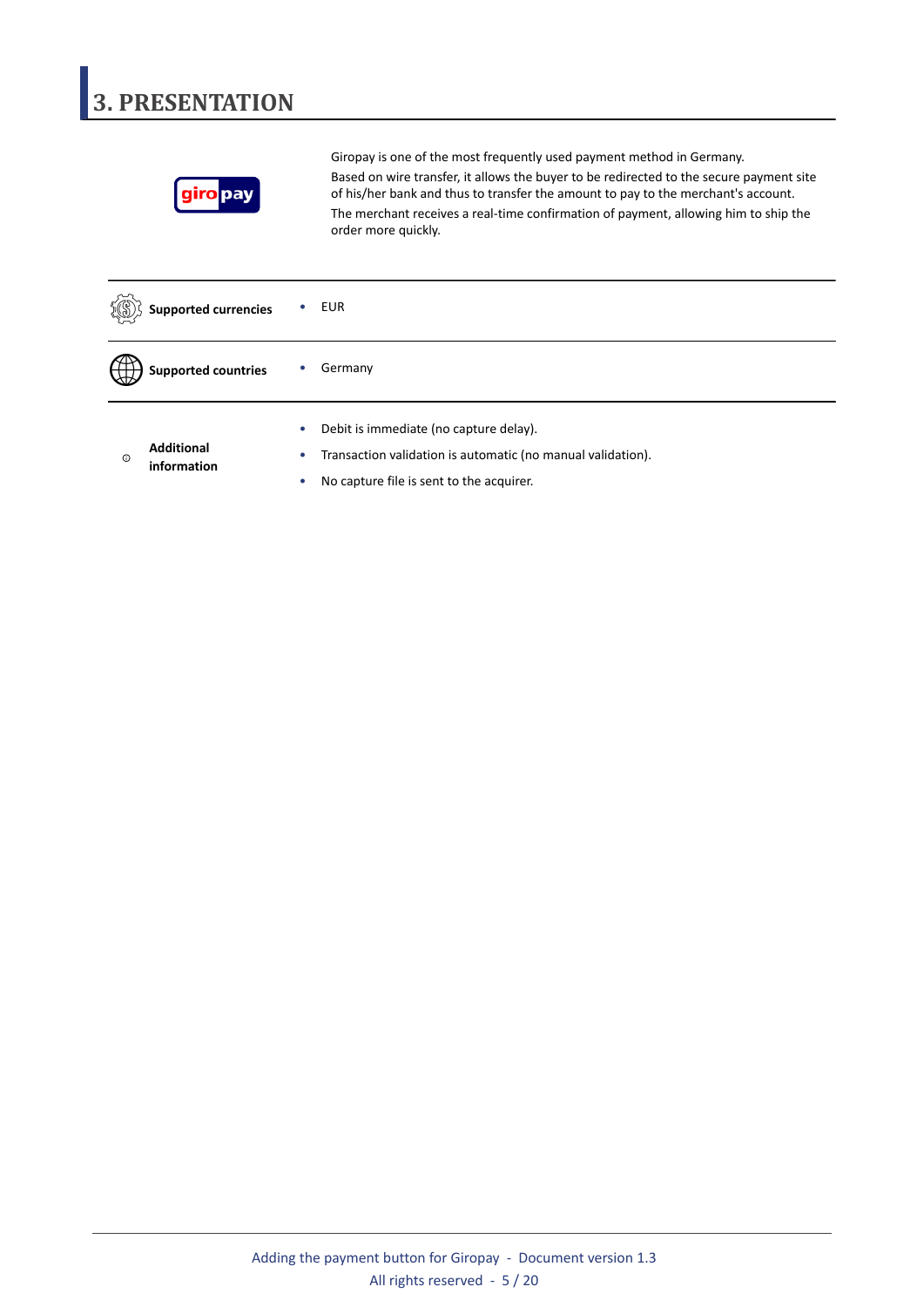### <span id="page-5-0"></span>**4. TECHNICAL INFORMATION**

| Values of the<br><b>Supported currencies</b><br>vads card brand field |     | <b>Supported countries</b> | <b>Authorization</b><br><b>Payment process</b><br>validity period |                   |  |
|-----------------------------------------------------------------------|-----|----------------------------|-------------------------------------------------------------------|-------------------|--|
| <b>GIROPAY</b>                                                        | eur | DE                         |                                                                   | Immediate capture |  |

| <b>Sales channels</b>       |  |
|-----------------------------|--|
| e-commerce                  |  |
| m-commerce                  |  |
| MOTO payment                |  |
| Interactive Voice Server    |  |
| Payment order by e-mail/SMS |  |
| Payment order by WhatsApp   |  |

| <b>Operations with transactions</b> |  |  |
|-------------------------------------|--|--|
| Cancellation                        |  |  |
| Refund                              |  |  |
| Modification                        |  |  |
| Validation                          |  |  |
| Duplication                         |  |  |
| Manual reconciliation               |  |  |

| <b>Type of integration</b> |   |
|----------------------------|---|
| Redirection                |   |
| <b>Iframe</b>              | × |
| JavaScript Client          | × |
| Data collection form       |   |
| MarketPlace                | × |
| <b>API Web Services</b>    | × |
| Mobile SDK                 | ж |
| <b>Back Office</b>         | 发 |
| WhatsApp                   |   |

| <b>Payment type</b>              |   |
|----------------------------------|---|
| Immediate payment                |   |
| Deferred payment                 | ж |
| Payment in installments          | 皱 |
| Payment by subscription          | ж |
| Payment by file (token or batch) | ж |
| One-click payment                | ж |
| Payment by wallet                |   |

| <b>Miscellaneous</b>   |  |
|------------------------|--|
| Reporting              |  |
| Transaction settlement |  |
| Chargeback settlement  |  |
| Extra payment attempts |  |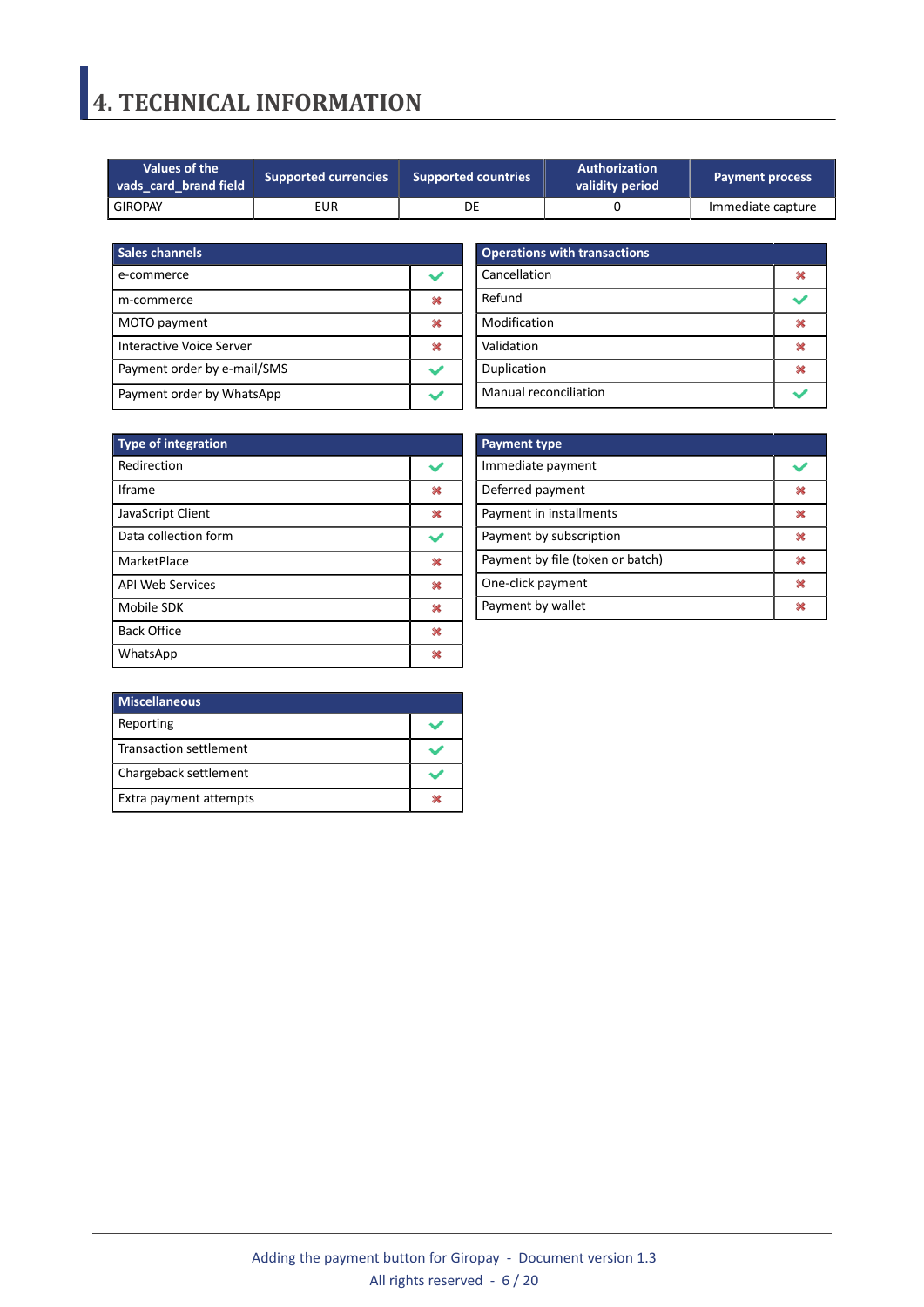## <span id="page-6-0"></span>**5. PREREQUISITES**

In order to enable the Giropay payment method:

- **1.** Contact the Middle Office.
- **2.** Fill out and send the **KYC** and **Merchant Registration Form**.
- **3.** Once all the documents have been validated, the Giropay payment method will be enabled for your shop.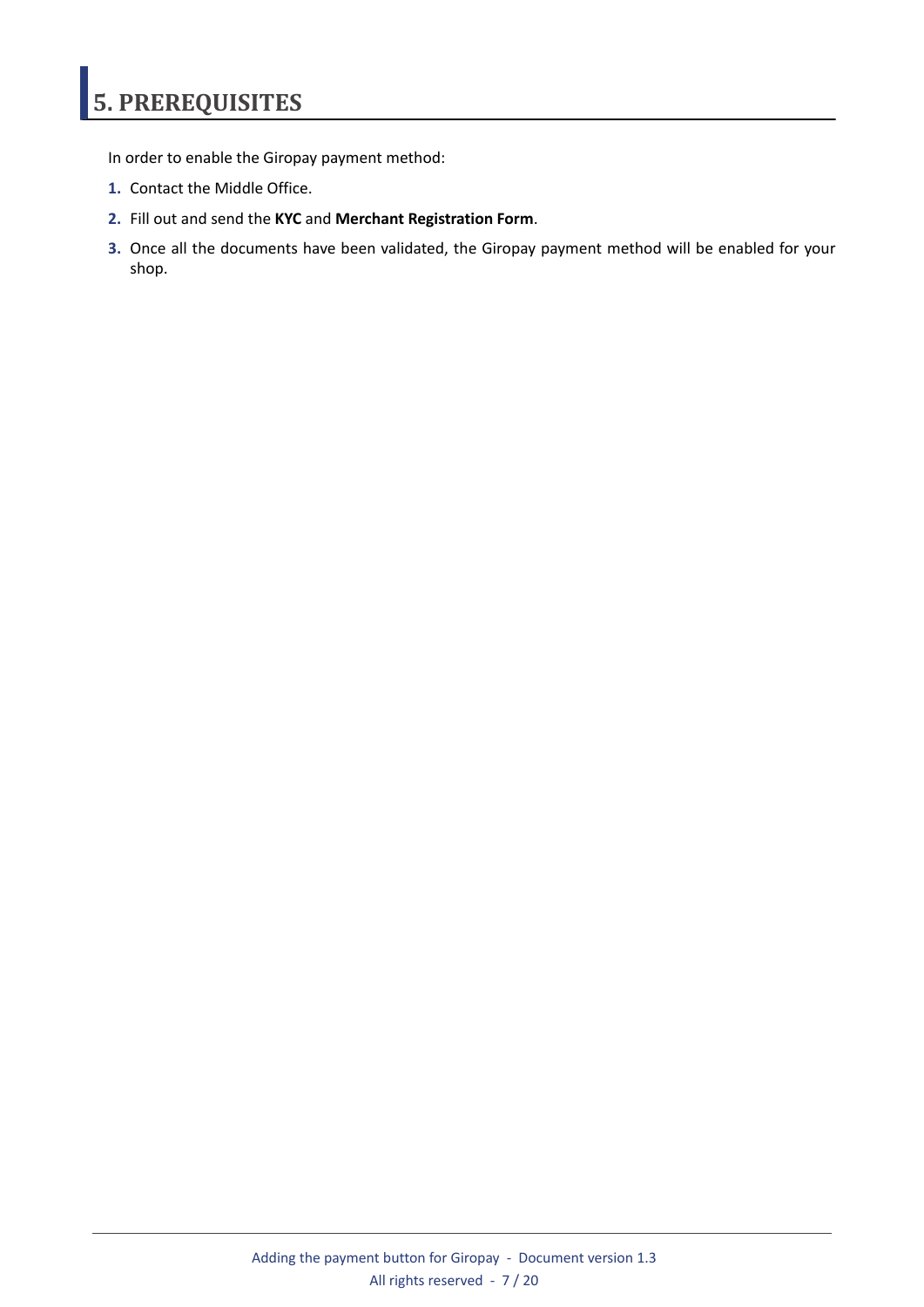### <span id="page-7-0"></span>**6. PAYMENT PROCESS**



You will find below the payment flow of a payment via Giropay:

#### **Note**:

If the mandatory fields have not been provided (see chapter **Creating a Giropay payment request**), another page is provided to the buyer to allow him or her to fill in their personal details.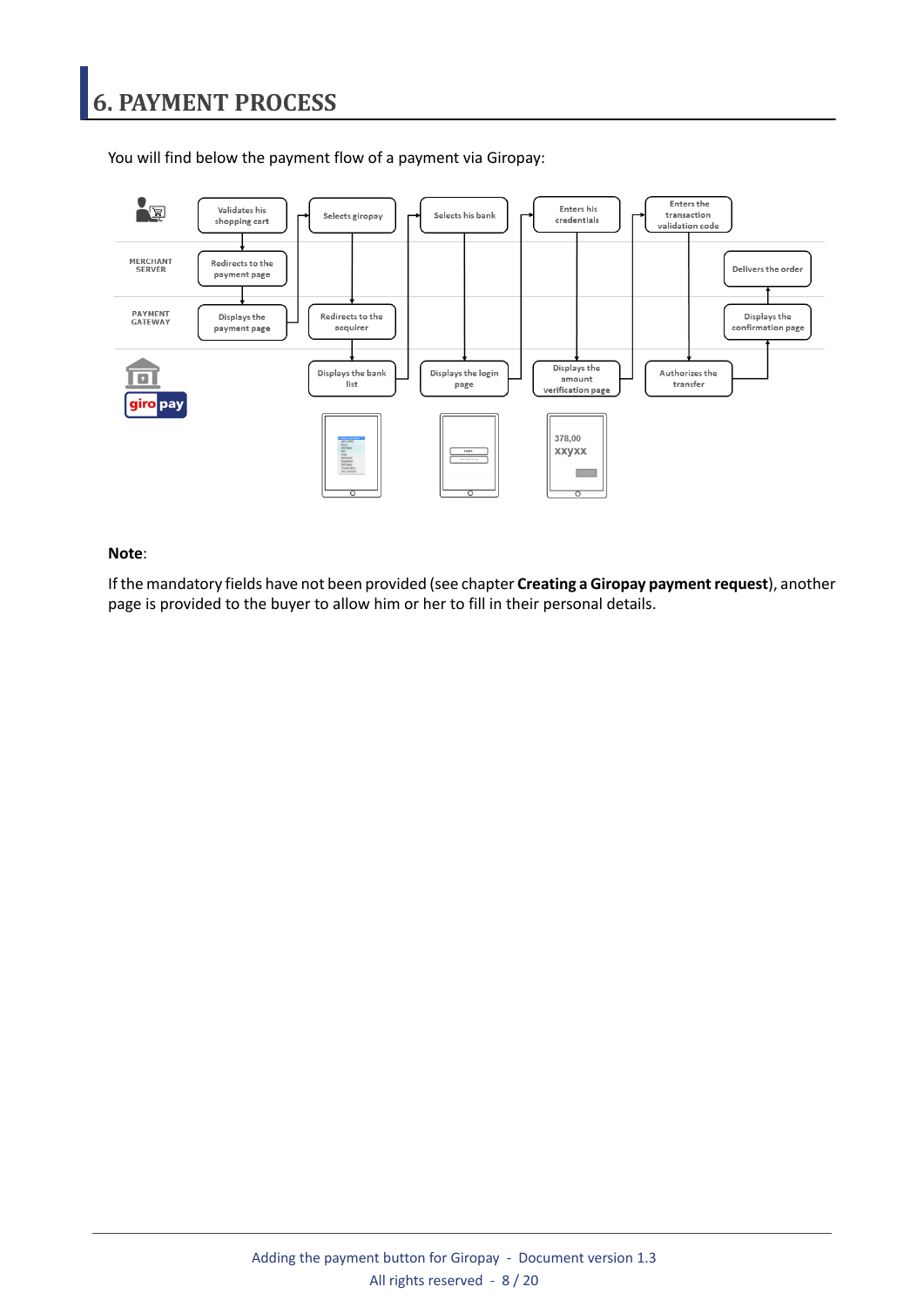## <span id="page-8-0"></span>**7. TRANSACTION SETTLEMENT**

Giropay transactions are supported by the following services:

- Visual transaction reconciliation
- Visual chargeback reconciliation
- Bank reconciliation report
- Chargeback reconciliation report

If you wish to enable or obtain more information on these services, contact the Middle Office.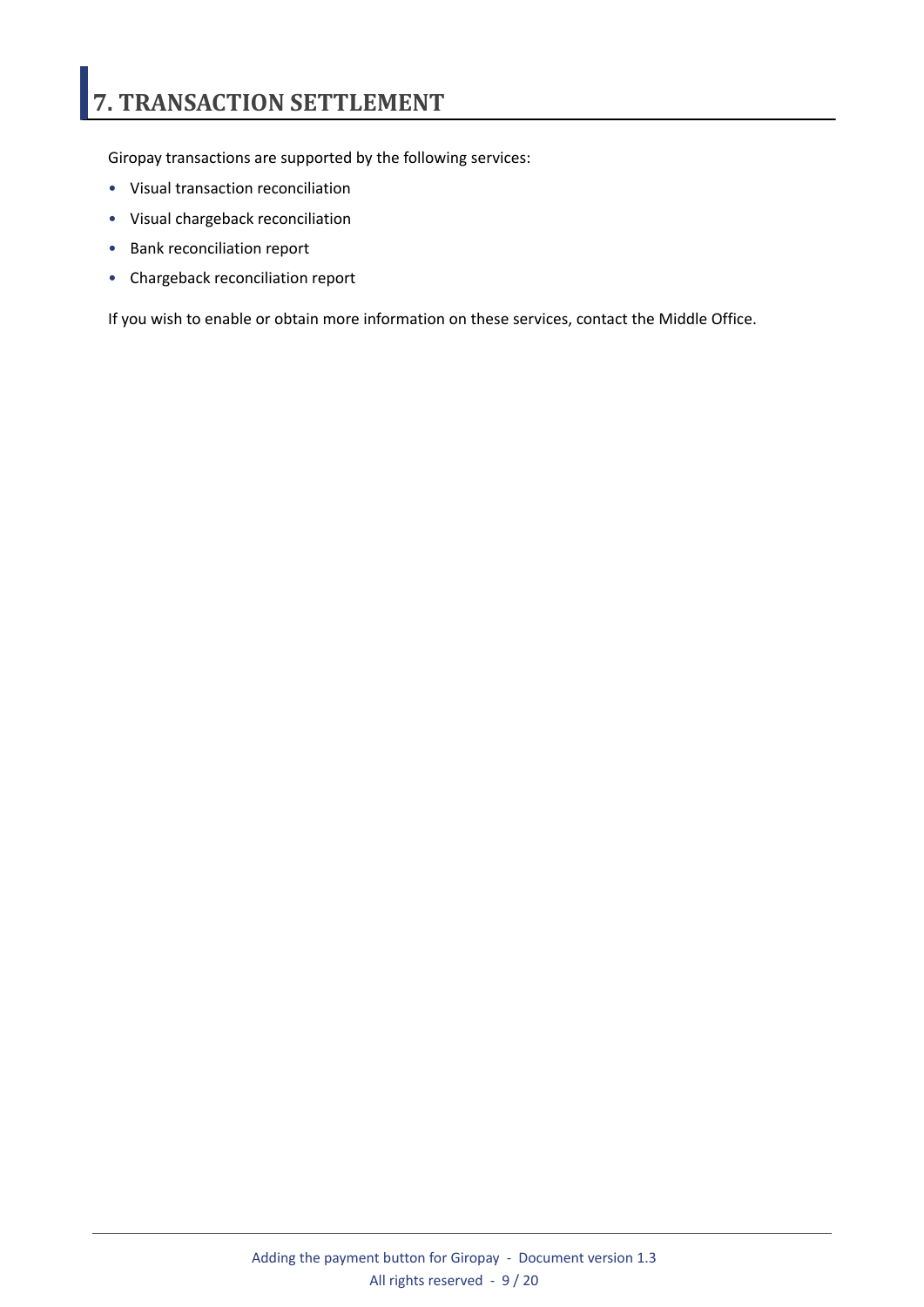### <span id="page-9-0"></span>**8. ESTABLISHING INTERACTION WITH THE PAYMENT GATEWAY**

The interaction with the payment gateway is described in the *Hosted Payment Page Implementation Guide*, available in our online documentation archive.

The merchant website and the payment gateway interact by exchanging data.

To create a payment, this data is sent in an HTML form via the buyer's browser.

At the end of the payment, the result is transmitted to the merchant website in two ways:

- automatically by means of notifications called Instant Notification URLs (also known as IPN for Instant Payment Notification).
- Via the browser when the buyer clicks the button to return to the merchant website.

To guarantee the security of the exchange, the data is signed with a key known only to the merchant and the payment gateway.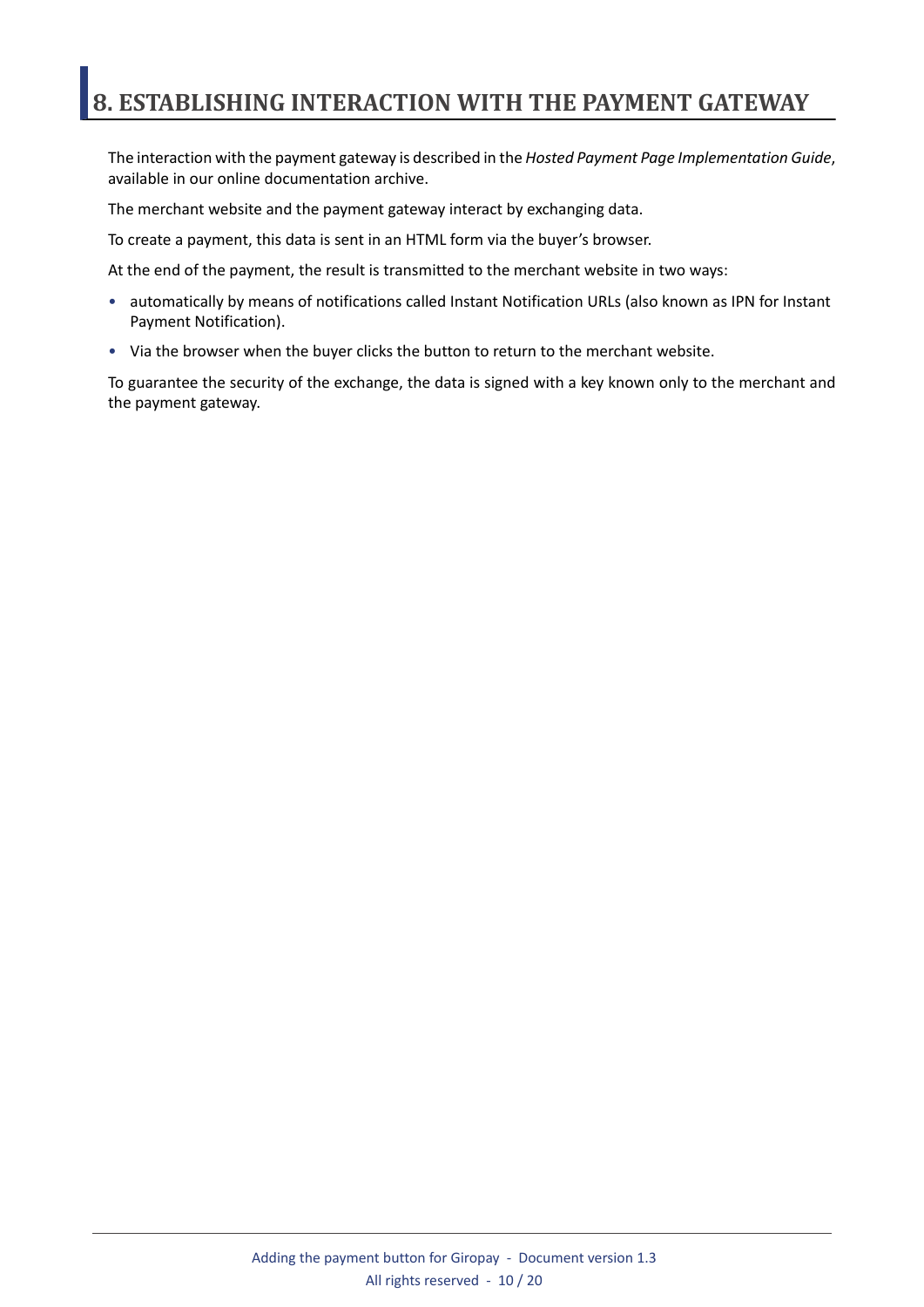### <span id="page-10-0"></span>**9. SETTING UP NOTIFICATIONS**

Several types of notifications are provided in the Expert Back Office.

- Instant Payment Notification URL call
- E-mail sent to the merchant
- E-mail sent to the buyer
- SMS sent to the merchant
- SMS sent to the buyer

They allow to manage the events(payment accepted, payment abandoned by the buyer, payment canceled by the merchant, payment validated by the merchant, etc.) that will trigger a notification sent to the merchant website, the merchant or the buyer.

The notifications of Instant Payment Notification URL call type are very important as they represent the only reliable way for **the merchant website of obtaining the payment result.**

If the payment gateway is unable to access the URL of your page, an e-mail will be sent to the shop administrator.

It contains:

- The HTTP code of the encountered error
- Parts of error analysis
- Its consequences
- Instructions via the Expert Back Office to resend the request to the previously defined URL

To access notification rule management:

Go to the following menu: **Settings** > **Notification rules**.

| Instant Payment Notification              | $\boxed{\smash{\sim}}$ E-mail sent to the merchant<br>$\overline{\mathbb{M}}$ E-mail sent to the buver |
|-------------------------------------------|--------------------------------------------------------------------------------------------------------|
| $\overline{\mathbf{v}}$<br><b>Enabled</b> | Reference                                                                                              |
|                                           | Instant Payment Notification URL on batch authorization                                                |
|                                           | Instant Payment Notification URL at the end of the payment                                             |
|                                           | Instant Payment Notification URL on batch change                                                       |
|                                           | <b>Instant Payment Notification URL on cancellation</b>                                                |
|                                           | Instant Payment Notification URL on an operation coming from the Back Office                           |

#### <span id="page-10-1"></span>**9.1. Setting up the Instant Payment Notification**

This rule allows to notify the merchant website in the following cases:

- Payment accepted
- Payment refused
- Payment waiting for authorization (file analysis is in progress)

**This notification is required to communicate the result of a payment request.**

It will inform the merchant website of the payment result even if your client has not clicked the "Return **to the shop" button.**

- **1.** Right-click **Instant Payment Notification URL at the end of the payment**.
- **2.** Select **Manage the rule**.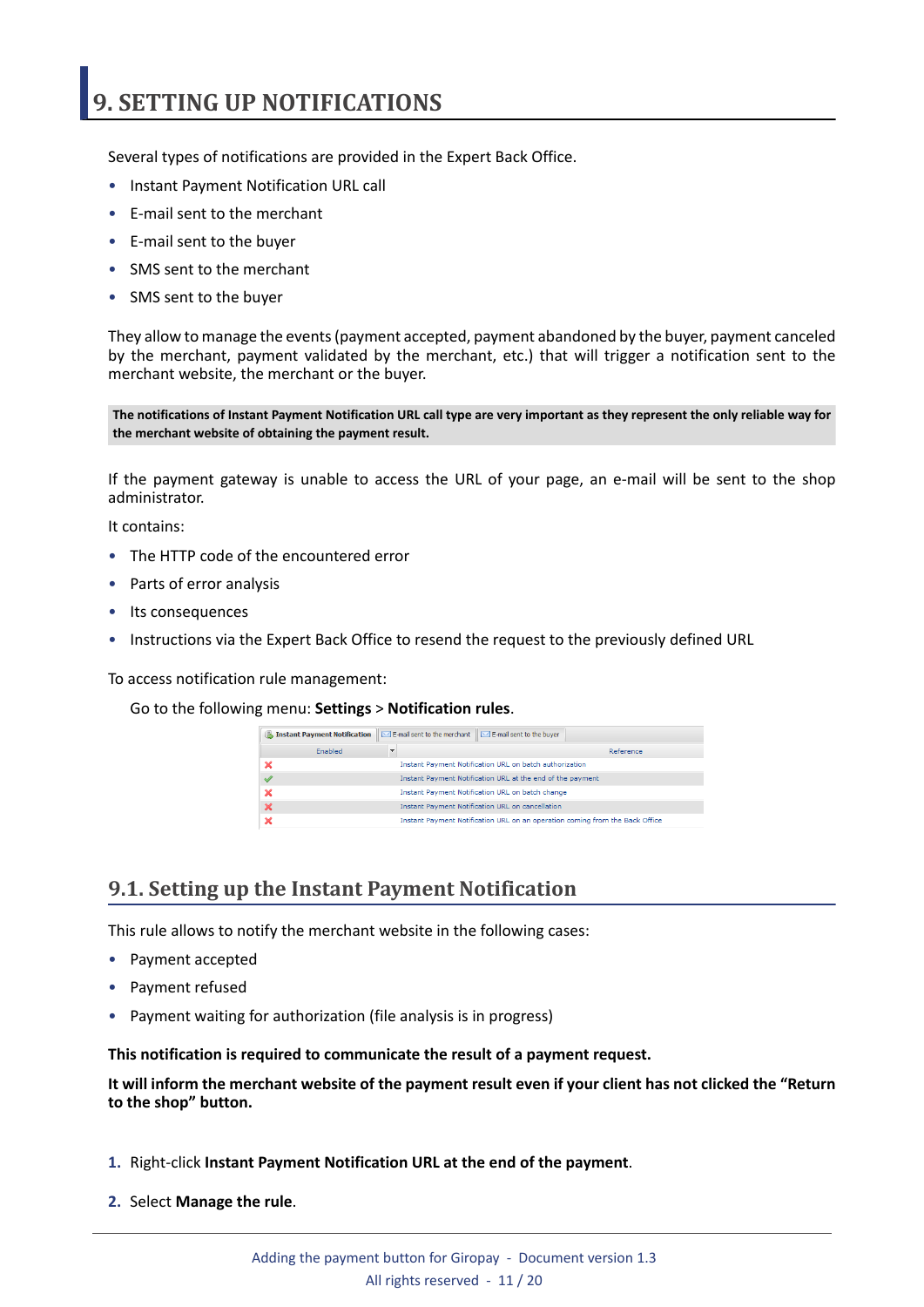- **3.** Enter the **E-mail address(es) to notify in case of failure** field in the **General settings** section. To specify several e-mail addresses, separate them with a semi-colon.
- **4.** Check the box **Automatic retry in case of failure** if you wish to authorize the gateway to automatically resend the notification in case of a failure (can be done up to 4 times).
- **5.** In the **Instant Payment Notification URL of the API form V1, V2** section, specify the URL of your page in the fields **URL to notify in TEST mode** and **URL to notify in PRODUCTION mode** if you wish to receive notifications in the API form format.
- **6.** Save the changes.

#### <span id="page-11-0"></span>**9.2. Setting up a notification on batch change**

In some cases, the final payment result may not be available when the buyer returns to the merchant website.

#### The payment is then created with the **Waiting for authorization** status.

An automatic mechanism allows to retrieve the final status and update the transaction.

In order to be notified of the final status, you must enable the notification rule for batch modification:

- **1.** Right-click **Instant Payment Notification URL on batch change**.
- **2.** Select **Manage the rule**.
- **3.** Enter the **E-mail address(es) to notify in case of failure** field in the **General settings** section. To specify several e-mail addresses, separate them with a semi-colon.
- **4.** Check the box **Automatic retry in case of failure** if you wish to authorize the gateway to automatically resend the notification in case of a failure (can be done up to 4 times).
- **5.** In the **Instant Payment Notification URL of the API form V1, V2** section, specify the URL of your page in the fields **URL to notify in TEST mode** and **URL to notify in PRODUCTION mode** if you wish to receive notifications in the API form format.
- **6.** In the **REST API Instant Payment Notification URL** section, specify the URL of your page in the fields Target URL of the IPN to notify in TEST mode and Target URL of the IPN to notify in PRODUCTION **mode** if you are using the JavaScript client.
- **7.** Save the changes.
- **8.** Enable the rule by right-clicking **Instant Payment Notification URL on batch change** and select **Enable the rule**.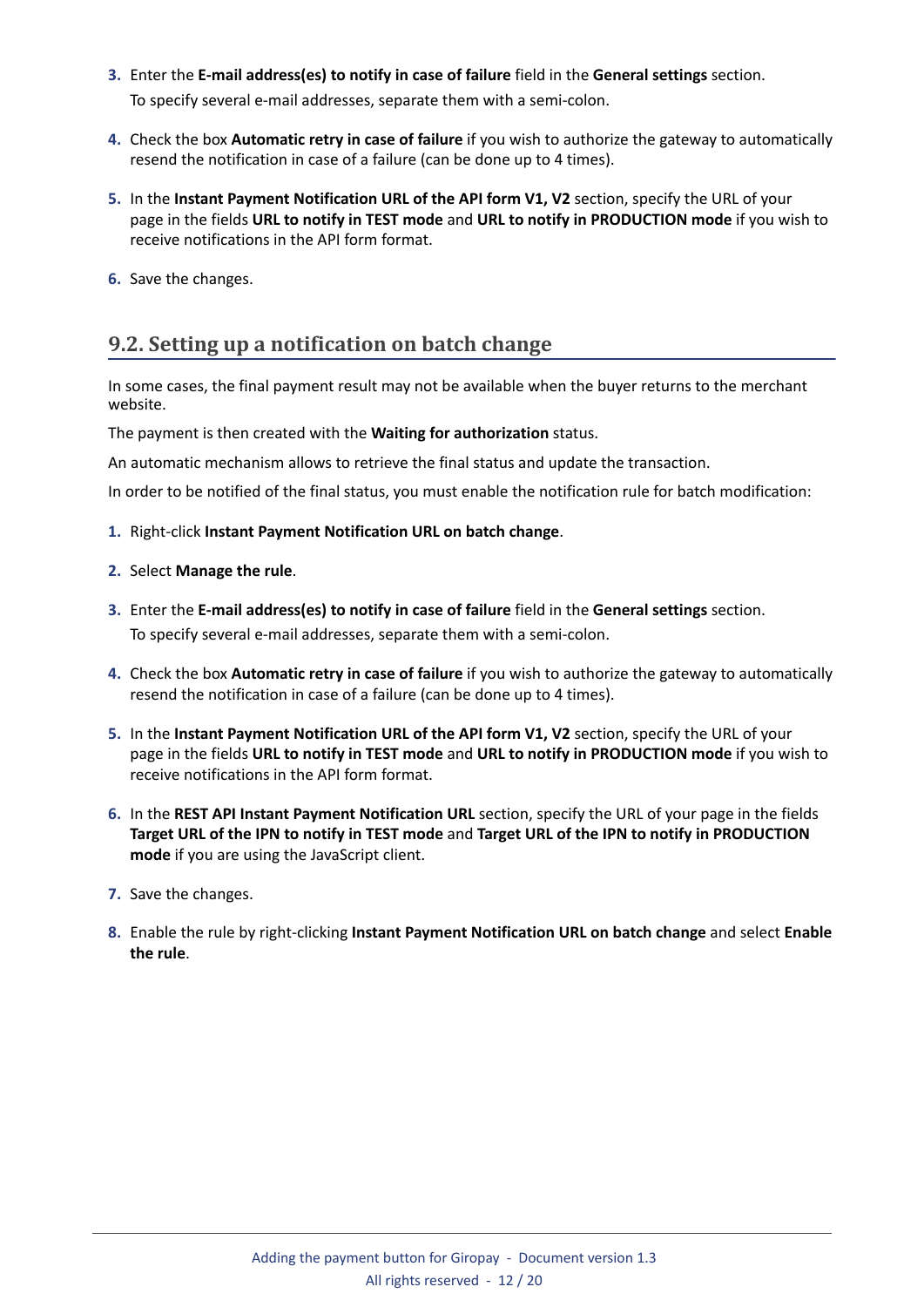<span id="page-12-0"></span>To generate a payment request, you must create an HTML form as follows:

```
<form method="POST" action="https://secure.lyra.com/vads-payment/">
 <input type="hidden" name="parameter1" value="value1" />
 <input type="hidden" name="parameter2" value="value2" />
 <input type="hidden" name="parameter3" value="value3" />
 <input type="hidden" name="signature" value="signature"/>
 <input type="submit" name="pay" value="Pay"/>
\langle/form\rangle
```
It contains:

- The following technical elements:
	- The  $\leq$  form> and  $\leq$ / form> tags that allow to create an HTML form.
	- The method="POST" attribute that defines the method used for sending data.
	- The action="*<https://secure.lyra.com/vads-payment/>*" attribute that defines where to send the form data.
- Form data:
	- The shop ID.
	- Information about the payment depending on the use case.
	- Additional information depending on your needs.
	- The signature that ensures the integrity of the form.

This data is added to the form by using the  $\langle$ input> tag:

<input type="hidden" name="parameter1" value="value1" />

For setting the name and value attributes, see the **Data dictionary** chapter also available in the online document archive.

All the data in the form must be encoded in **UTF-8.**

Special characters (accents, punctuation marks, etc.) will then be correctly interpreted by the payment gateway. Otherwise, the signature will be computed incorrectly and the form will be rejected.

• The **Pay** button to submit the data:

<input type="submit" name="pay" value="Pay"/>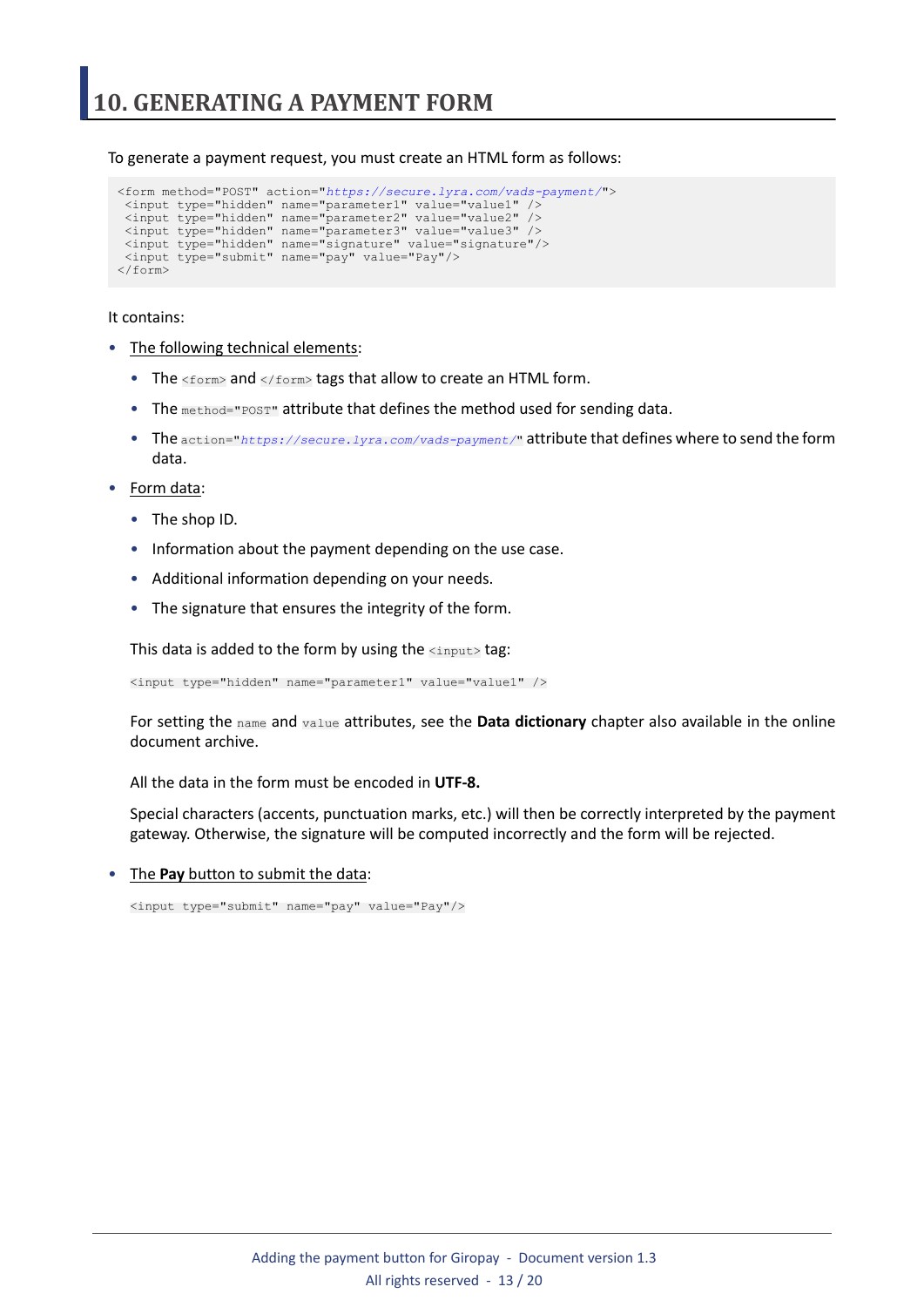Different use cases are presented in the chapters below. They will allow you to adapt your payment form to your needs.

| <b>Notation</b> | <b>Description</b>                                                                                                                                                                                                                                                                                                                                                                                                                                                            |
|-----------------|-------------------------------------------------------------------------------------------------------------------------------------------------------------------------------------------------------------------------------------------------------------------------------------------------------------------------------------------------------------------------------------------------------------------------------------------------------------------------------|
| a               | Alphabetic characters (from 'A' to 'Z' and from 'a' to 'z')                                                                                                                                                                                                                                                                                                                                                                                                                   |
| n               | Numeric characters                                                                                                                                                                                                                                                                                                                                                                                                                                                            |
| s               | Special characters                                                                                                                                                                                                                                                                                                                                                                                                                                                            |
| an              | Alphanumeric characters                                                                                                                                                                                                                                                                                                                                                                                                                                                       |
| ans             | Alphanumeric and special characters (except '<' and '>')                                                                                                                                                                                                                                                                                                                                                                                                                      |
| 3               | Fixed length of 3 characters                                                                                                                                                                                                                                                                                                                                                                                                                                                  |
| .12             | Variable length up to 12 characters                                                                                                                                                                                                                                                                                                                                                                                                                                           |
| json            | JavaScript Object Notation.<br>Object containing key/value pairs separated by commas.<br>It starts with a left brace "{" and ends with a right brace "}".<br>Each key/value pair contains the name of the key between double-quotes followed by ":" followed by a value.<br>The name of the key must be alphanumeric.<br>The value can be:<br>a chain of characters (in this case it must be framed by double-quotes)<br>٠<br>a number<br>٠<br>an object<br>٠<br>a table<br>٠ |
|                 | a boolean<br>empty<br>٠                                                                                                                                                                                                                                                                                                                                                                                                                                                       |
|                 | <b>Example:</b> { "name1":45,            "name2": "value2",            "name3":false}                                                                                                                                                                                                                                                                                                                                                                                         |
| enum            | Characterizes a field with a complete list of values.<br>The list of possible values is given in the field definition.                                                                                                                                                                                                                                                                                                                                                        |
| Enum list       | List of values separated by a ";".<br>The list of possible values is given in the field definition.<br>Example: vads payment cards=VISA; MASTERCARD                                                                                                                                                                                                                                                                                                                           |
| map             | List of key / value pairs separated by a " $\overline{r}$ ".<br>Each key/value pair contains the name of the key followed by "=", followed by a value.<br>The value can be:<br>a chain of characters<br>٠                                                                                                                                                                                                                                                                     |
|                 | a boolean<br>٠                                                                                                                                                                                                                                                                                                                                                                                                                                                                |
|                 | a json object<br>٠                                                                                                                                                                                                                                                                                                                                                                                                                                                            |
|                 | an xml object                                                                                                                                                                                                                                                                                                                                                                                                                                                                 |
|                 | The list of possible values for each key/value pair is provided in the field definition.<br>Example: vads theme config=SIMPLIFIED DISPLAY=true; RESPONSIVE MODEL=Model 1                                                                                                                                                                                                                                                                                                      |

The following table lists the different formats that you can encounter when building your form.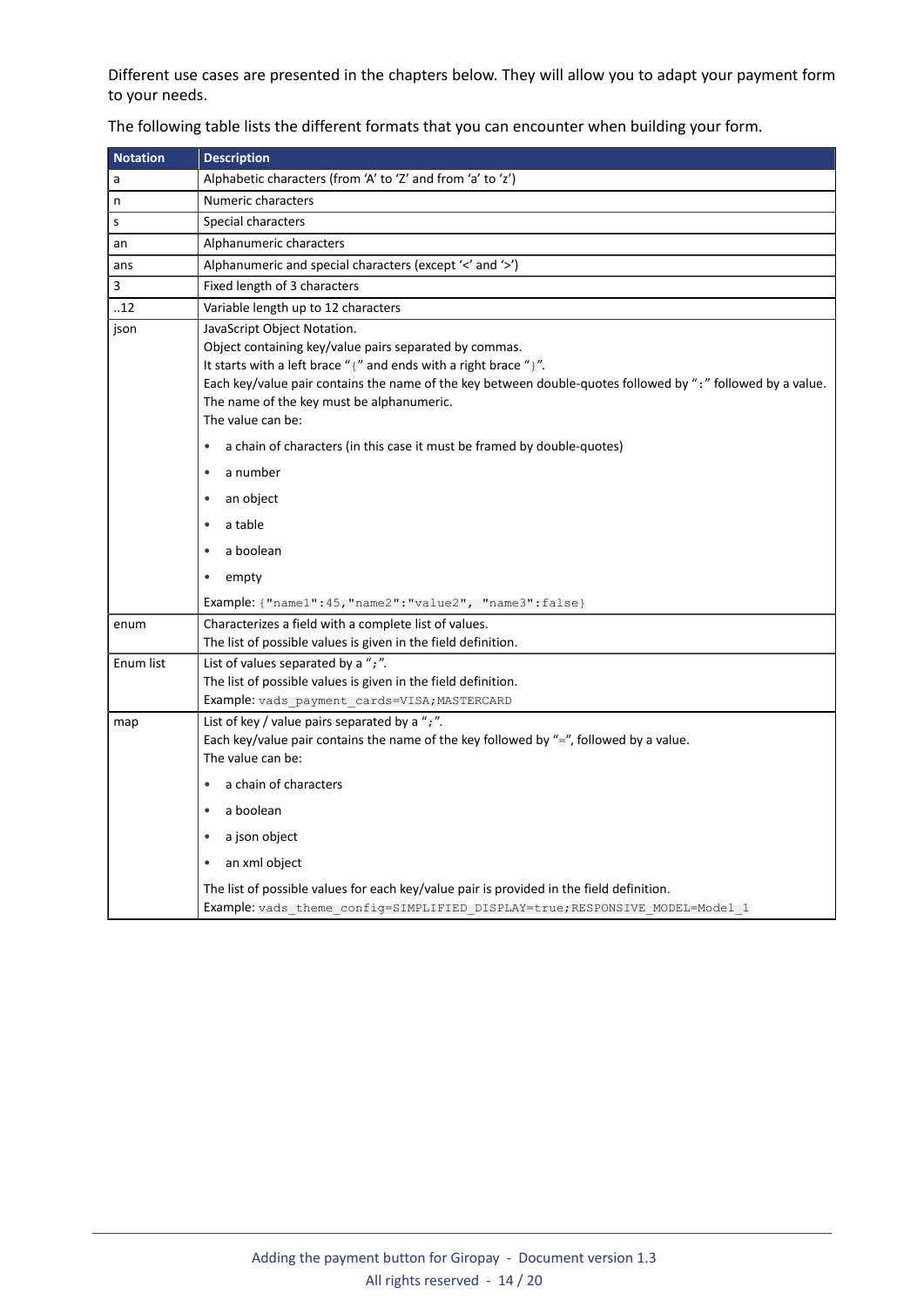#### <span id="page-14-0"></span>**10.1. Creating a Giropay payment request**

| <b>Field name</b>    | <b>Description</b>                                                                                                                                                                                                                                | <b>Format</b>  | <b>Value</b>                                                                                                                       |
|----------------------|---------------------------------------------------------------------------------------------------------------------------------------------------------------------------------------------------------------------------------------------------|----------------|------------------------------------------------------------------------------------------------------------------------------------|
| vads payment cards   | Allows to force the card type to be used.<br>Leave empty to let the Buyer choose<br>between the eligible payment methods<br>(depending on the currency, the minimum<br>or maximum amount, the technical<br>constraints) associated with the shop. | enum           | <b>GIROPAY</b> to directly call the<br>Giropay payment button.<br>VISA; GIROPAY to provide the<br>choice between VISA and Giropay. |
| vads_page_action     | Action to perform                                                                                                                                                                                                                                 | enum           | <b>PAYMENT</b>                                                                                                                     |
| vads_amount          | Payment amount in the smallest currency<br>unit (cents for euro).                                                                                                                                                                                 | n12            | E.g.: 3000 for 30,00 EUR                                                                                                           |
| vads_ctx_mode        | Defines the mode of interaction with the<br>payment gateway.                                                                                                                                                                                      | enum           | <b>TEST or PRODUCTION</b>                                                                                                          |
| vads currency        | Numeric currency code to be used for the<br>payment, in compliance with the ISO 4217<br>standard (numeric code).                                                                                                                                  | n <sub>3</sub> | Possible value:<br>978 (EUR)<br>$\bullet$                                                                                          |
| vads action mode     | Acquisition mode for payment method data                                                                                                                                                                                                          | enum           | <b>INTERACTIVE</b>                                                                                                                 |
| vads_cust_email      | Buyer's e-mail address                                                                                                                                                                                                                            | ans150         | E.g.: abc@example.com                                                                                                              |
| vads_cust_country    | Country code in compliance with the ISO<br>3166 standard                                                                                                                                                                                          | a2             | Possible values:<br><b>DE</b><br>$\bullet$                                                                                         |
| vads_cust_first_name | First name                                                                                                                                                                                                                                        | ans.63         | E.g.: Laurent                                                                                                                      |
| vads_cust_last_name  | Name                                                                                                                                                                                                                                              | ans.63         | E.g.: Durant                                                                                                                       |
| vads payment config  | Payment type                                                                                                                                                                                                                                      | enum           | <b>SINGLE</b>                                                                                                                      |
| vads_site_id         | Shop ID                                                                                                                                                                                                                                           | n <sub>8</sub> | E.g.: 12345678                                                                                                                     |
| vads_trans_date      | Date and time of the payment form in UTC<br>format                                                                                                                                                                                                | n14            | Respect the YYYYMMDDHHMMSS<br>format<br>E.g.: 20200101130025                                                                       |
| vads_trans_id        | Transaction number.<br>Warning: this field is not case sensitive.                                                                                                                                                                                 | an6            | E.g.: xrT15p                                                                                                                       |
| vads_version         | Version of the exchange protocol with the<br>payment gateway                                                                                                                                                                                      | enum           | V <sub>2</sub>                                                                                                                     |

**1.** Use all the fields presented in the table below to create your payment form.

- **2.** Add optional fields depending on your requirements (see chapter **Using additional features** of the *Hosted Payment Page Implementation Guide* available on our website).
- **3.** Compute the value of the **signature** field using all the fields of your form that start with **vads\_** (see chapter **Computing the signature** of the *Hosted Payment Page Implementation Guide* available on our website).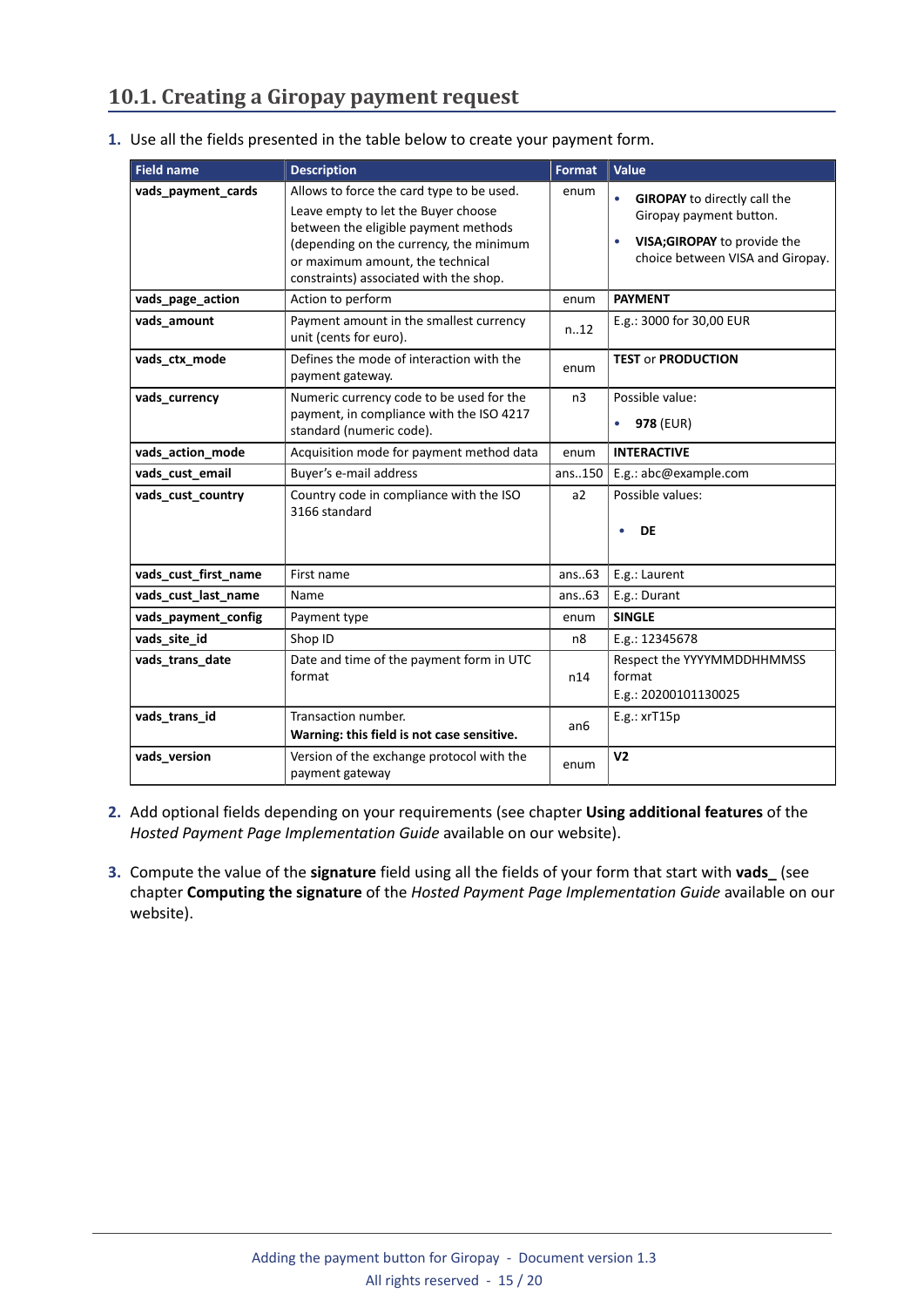<span id="page-15-0"></span>The buyer will be able to finalize his/her purchase once he/she is redirected to the payment page.

The buyer's browser must transmit the payment form data.

#### <span id="page-15-1"></span>**11.1. Redirecting the buyer to the payment page**

The URL of the payment gateway is:

*<https://secure.lyra.com/vads-payment/>*

#### Example of parameters sent to the payment gateway:

|                           | <form action="https://secure.lyra.com/vads-payment/" method="POST"></form>                   |
|---------------------------|----------------------------------------------------------------------------------------------|
|                           | <input name="vads action mode" type="hidden" value="INTERACTIVE"/>                           |
|                           | <input name="vads amount" type="hidden" value="2990"/>                                       |
|                           | <input name="vads ctx mode" type="hidden" value="TEST"/>                                     |
|                           | <input name="vads currency" type="hidden" value="978"/>                                      |
|                           | <input name="vads cust country" type="hidden" value="DE"/>                                   |
|                           | <input name="vads cust email" type="hidden" value="me@example.com"/>                         |
|                           | <input name="vads cust first name" type="hidden" value="John"/>                              |
|                           | <input name="vads cust last name" type="hidden" value="Doe"/>                                |
|                           | <input name="vads cust phone" type="hidden" value="+33102030405"/>                           |
|                           | <input name="vads page action" type="hidden" value="PAYMENT"/>                               |
|                           | <input name="vads payment cards" type="hidden" value="GIROPAY"/>                             |
|                           | <input name="vads payment confiq" type="hidden" value="SINGLE"/>                             |
|                           | <input name="vads site id" type="hidden" value="12345678"/>                                  |
|                           | <input name="vads trans date" type="hidden" value="20190710101407"/>                         |
|                           | <input name="vads trans id" type="hidden" value="362812"/>                                   |
|                           | <input name="vads version" type="hidden" value="V2"/>                                        |
|                           | <input name="signature" type="hidden" value="NM25DPLKEbtGEHCDHn8MBT4ki6aJI/ODaWhCzCnAfvY="/> |
|                           | <input name="pay" type="submit" value="Pay"/>                                                |
| $\langle$ /form $\rangle$ |                                                                                              |

#### <span id="page-15-2"></span>**11.2. Processing errors**

If the payment gateway detects an error while receiving the form, an error message will appear and the buyer will not be able to proceed to the payment.

#### In TEST mode

The message indicates the source of the error and provides a link to the error code description to help you fix it.

#### In PRODUCTION mode

The message simply indicates to the buyer that a technical problem has occurred.

In both cases the merchant receives a notification e-mail.

It contains:

- the source of the error,
- a link to possible causes to facilitate its analysis,
- all the fields of the form.

A description of the error codes with their possible causes is available on our website

*<https://docs.lyra.com/collect/error-code/error-00.html>*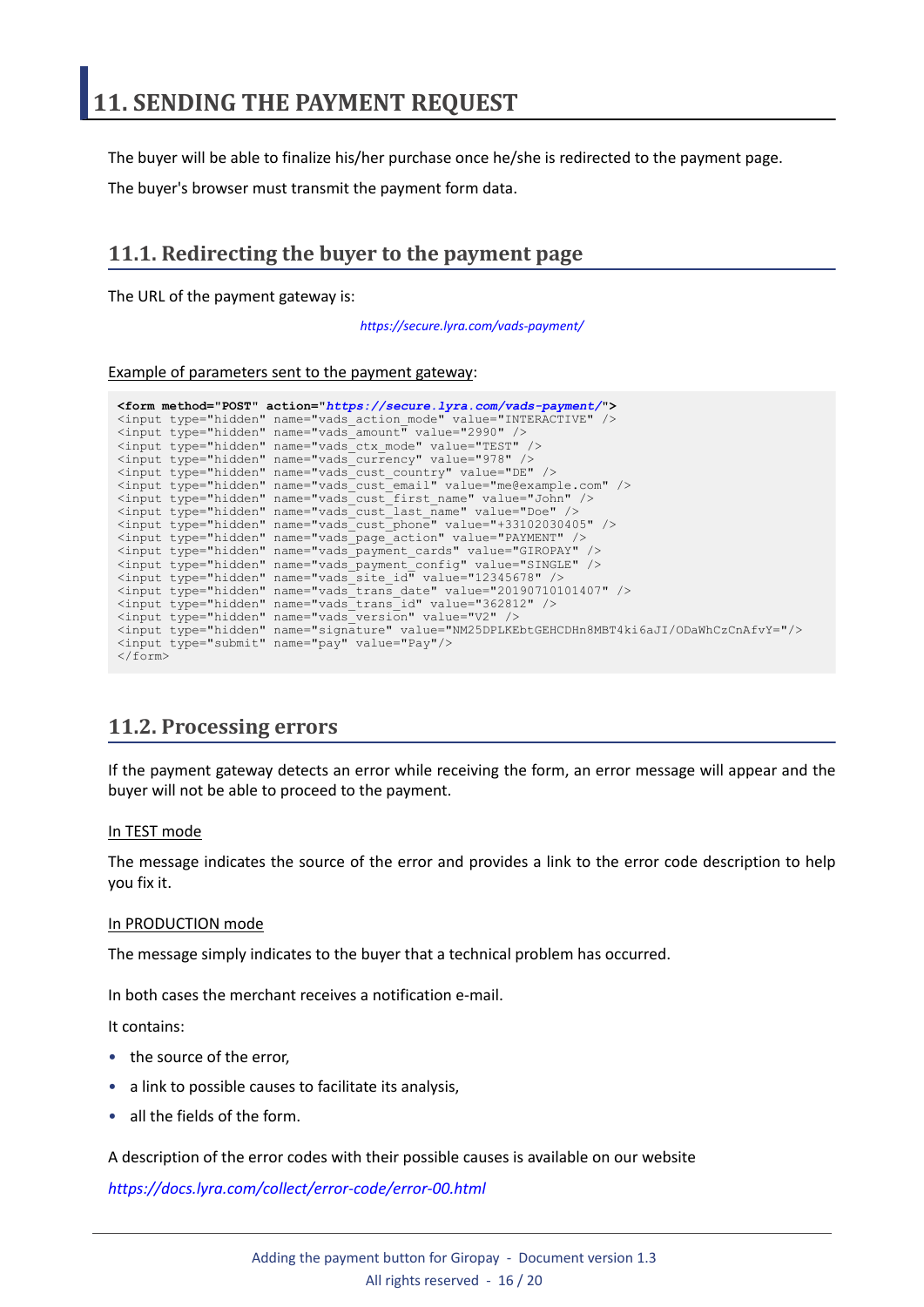#### Error codes specific to the GIROPAY payment method:

| Code Message                                      | <b>Description of the error</b>                                 |
|---------------------------------------------------|-----------------------------------------------------------------|
| 10104 UNAVAILABLE PAYMENT METHOD                  | The GIROPAY card type is not activated for<br>your Merchant ID. |
| 1012 CURRENCY NOT SUPPORTED                       | No card type supports the requested<br>currency.                |
| 1019 LYRA COLLECT METHOD NOT AVAILABLE IN COUNTRY | No card type supports the requested<br>country.                 |
| 1019 LYRA COLLECT SOFORT MIN AMOUNT NOT REACHED   | The transmitted amount is too low for a<br>SOFORT payment.      |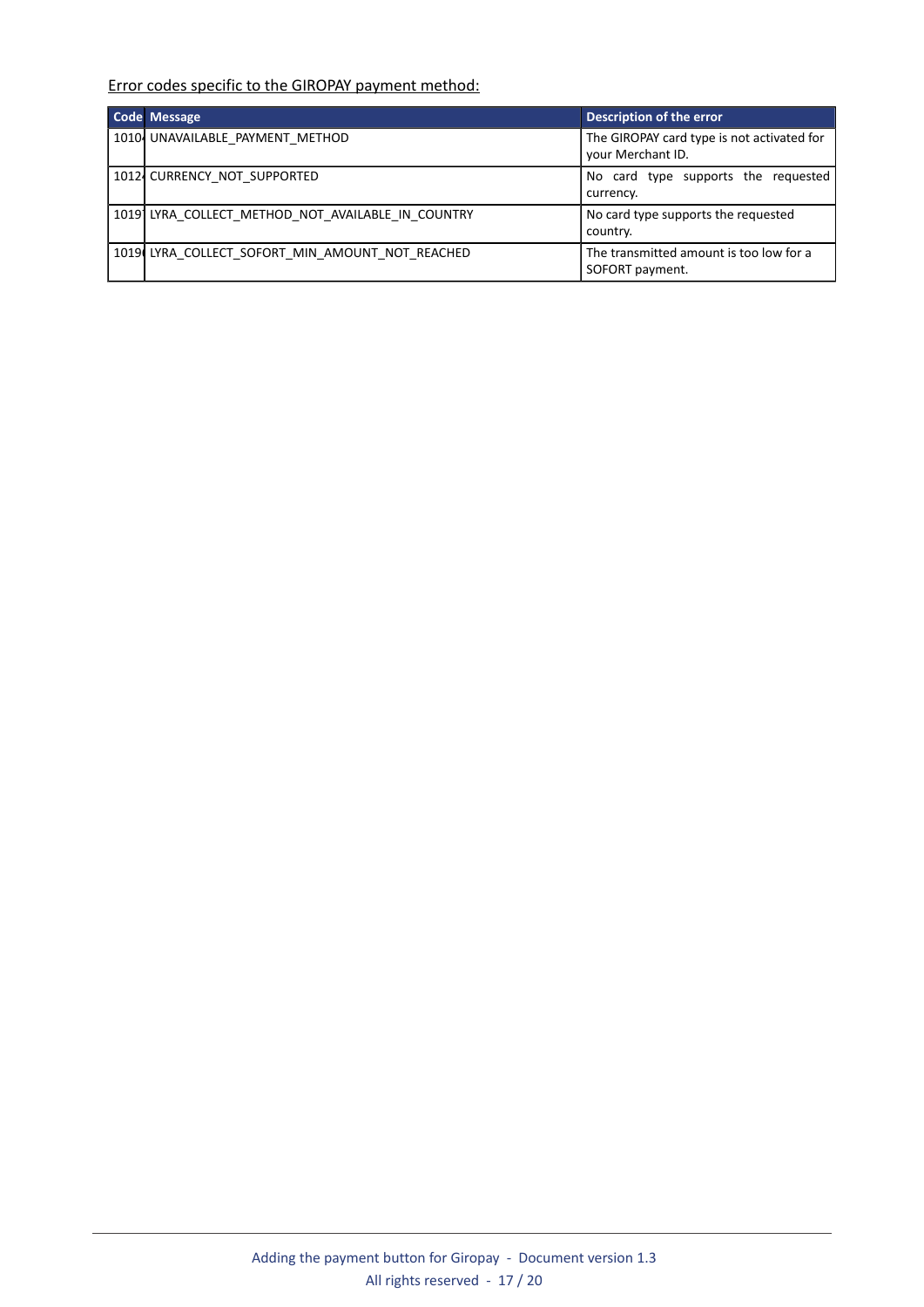<span id="page-17-0"></span>The analysis of the payment result is described in the *Hosted Payment Page Implementation Guide* available in our online documentation archive (*<https://docs.lyra.com/fr/>*).

This document only describes the steps of processing data relative to the response of a payment made with Giropay.

#### <span id="page-17-1"></span>**12.1. Processing the response data**

Here is an example of analysis to guide you through processing the response data.

**1.** Identify the order by retrieving the value of the **vads\_order\_id** field if you have transmitted it in the payment form.

Make sure that the order status has not been updated yet.

**2.** Retrieve the payment result transmitted in the **vads\_trans\_status** field.

Its value allows you to define the order status.

| <b>VALUE</b>                      | <b>DESCRIPTION</b>                                                            |  |
|-----------------------------------|-------------------------------------------------------------------------------|--|
| <b>CAPTURED</b>                   | Captured                                                                      |  |
|                                   | The transaction is accepted.                                                  |  |
|                                   | It is visible in the Captured transactions tab.                               |  |
|                                   | Debit is immediate (no capture file is sent to the acquirer).                 |  |
| <b>Declined</b><br><b>REFUSED</b> |                                                                               |  |
|                                   | Transaction is declined.                                                      |  |
|                                   | See the following chapter to obtain more information on the rejected payment. |  |
| <b>WAITING AUTHORISATION</b>      | Waiting for authorization.                                                    |  |
|                                   | Waiting for the response from the acquirer.                                   |  |

- **3.** Retrieve the payment reference transmitted in the **vads\_trans\_id** field.
- **4.** Retrieve the value of the **vads\_trans\_date** field to identify the payment date.
- **5.** Retrieve the used amount and currency. To do this, retrieve the values of the following fields:

| Field name              | <b>Description</b>                                                                        |  |
|-------------------------|-------------------------------------------------------------------------------------------|--|
| vads amount             | Payment amount in the smallest currency unit.                                             |  |
| vads currency           | Numeric code of the currency used for the payment.                                        |  |
| vads_change_rate        | Exchange rate used to calculate the effective payment amount (see vads effective amount). |  |
| vads_effective_amount   | Payment amount in the currency used for the capture in the bank.                          |  |
| vads_effective_currency | Numeric code of the currency that will be used for the capture at the bank.               |  |

*Table 1: Analysis of the payment amount and currency*

- **6.** Retrieve the used payment method by analyzing the **vads\_card\_brand** field.
- **7.** Retrieve all the order, buyer and shipping details.

These details will be provided in the response only of they have been transmitted in the payment form.

Their values are identical to the ones submitted in the form.

**8.** Proceed to order update.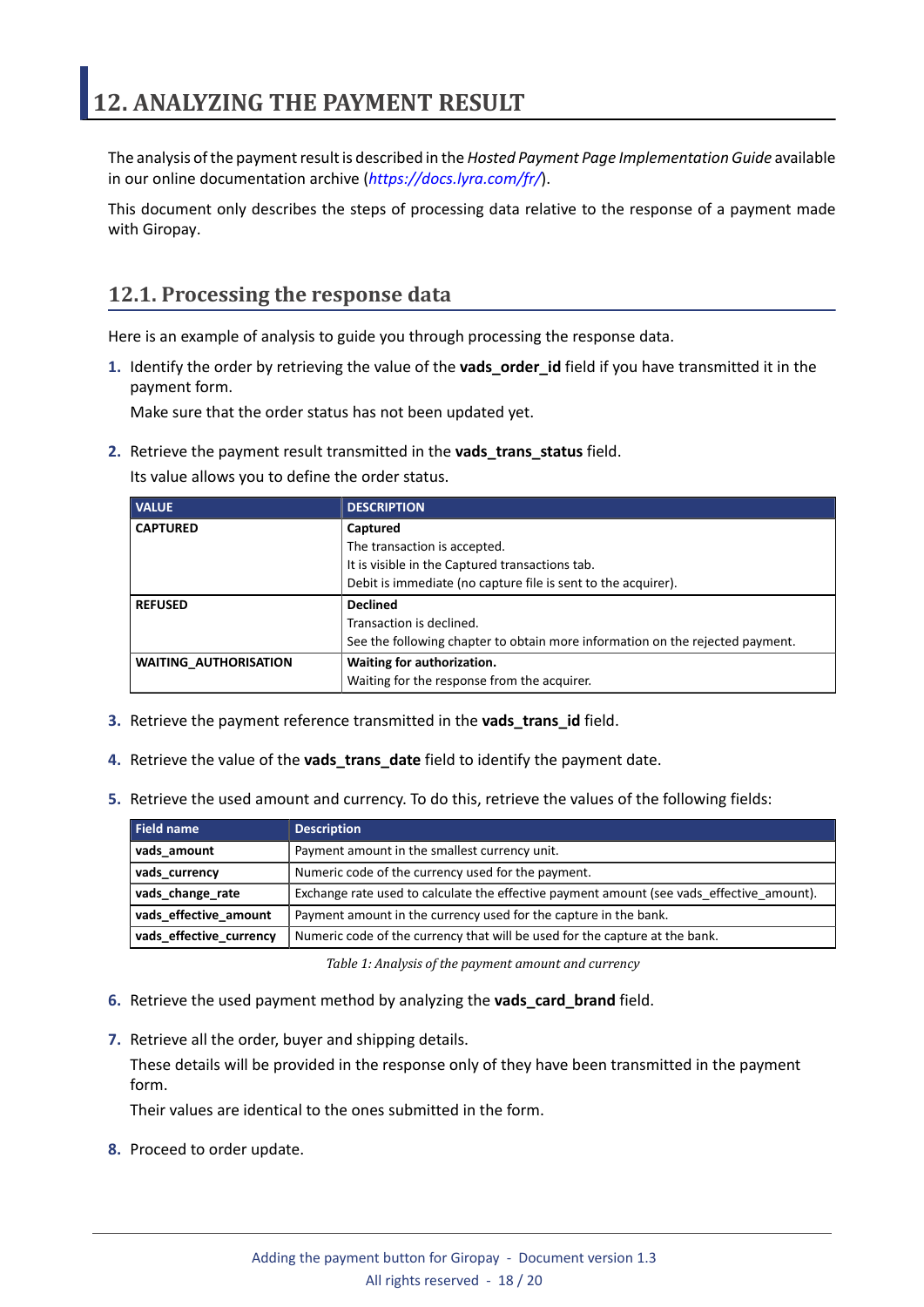#### <span id="page-18-0"></span>**12.2. Analyzing the result of the authorization request**

The result of the authorization is specified in the **vads\_auth\_result** field.

This field is set to:

- **0** when the payment is successful,
- one of the values below when the payment is rejected:

| <b>Codes</b> | <b>Description</b>                   | <b>Comment</b>                            |
|--------------|--------------------------------------|-------------------------------------------|
| 1010         | Unknown error                        |                                           |
| 1011         | Incorrect information                | A non-exhaustive list of possible cases:  |
|              |                                      | Invalid cardholder number<br>۰            |
|              |                                      | <b>Invalid CVV</b><br>$\bullet$           |
|              |                                      | Invalid expiration date<br>$\bullet$      |
|              |                                      | Invalid buyer country                     |
|              |                                      | Invalid transaction currency<br>$\bullet$ |
| 1012         | Payment abandoned by the user        |                                           |
| 1013         | Expired                              | A non-exhaustive list of possible cases:  |
|              |                                      | <b>Expired session</b><br>٠               |
| 1014         | Technical error on the acquirer side | Contact the tech support.                 |
| 1016         | Canceled by the acquirer             | A non-exhaustive list of possible cases:  |
|              |                                      | Risk management module<br>$\bullet$       |
|              |                                      | failed buyer authentication               |